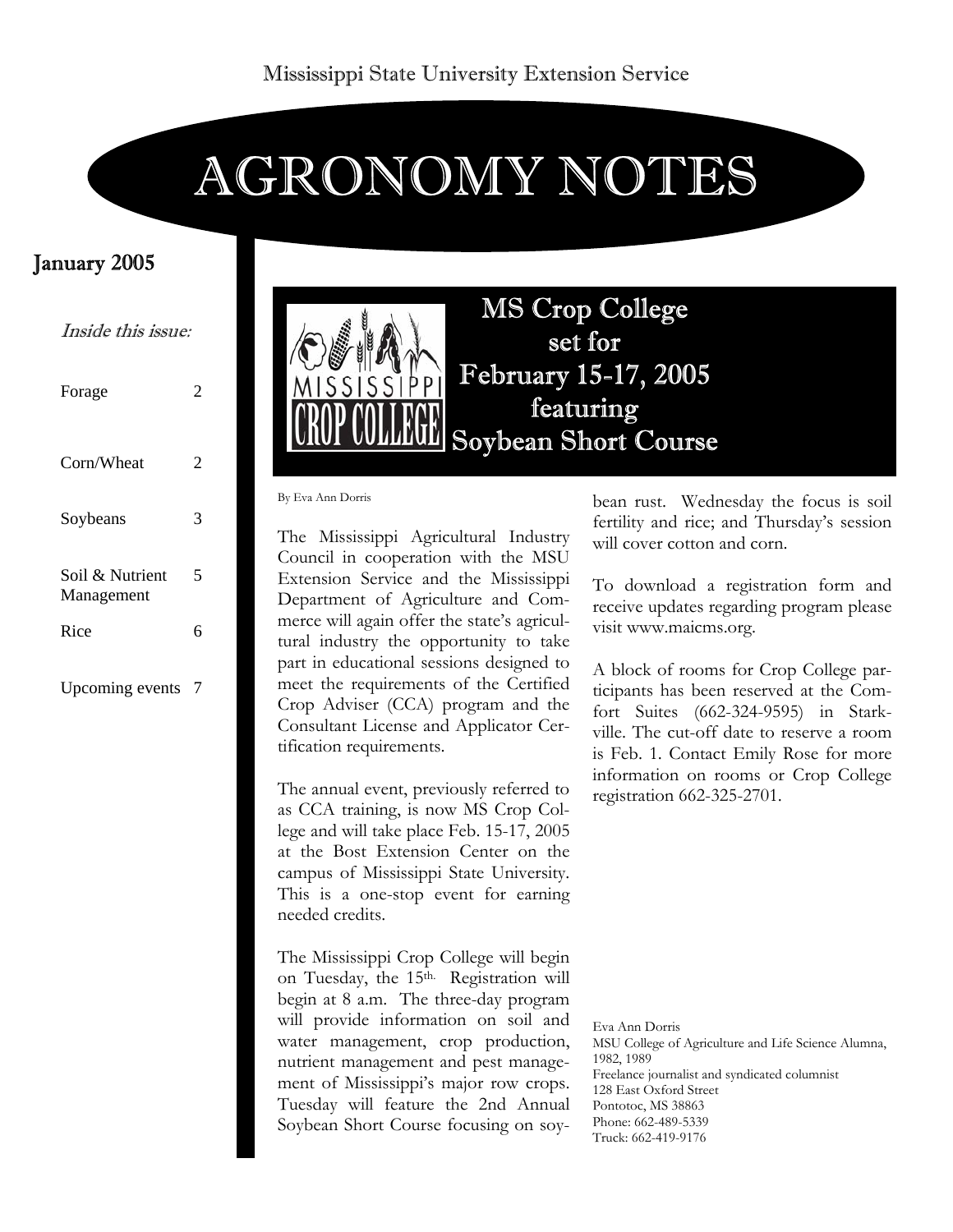# Blast in Ryegrass-2004 By Dr. David Lang

Several growers are experiencing damage to their ryegrass fields this fall due to a plant disease called Blast. It's also known as gray leaf spot and its causal organism is a plant pathogen called *Pyricularia grisea*. Dr. Alan Henn, Extension Plant Pathologist reports that "The weather has been perfect for it - warm and humid, with morning dews lasting to around noon." "The disease affects both annual and perennial ryegrass and has a wide

host range. Other common hosts include St. Augustine grass (a common turfgrass in the state), corn, crabgrass, pangola grass, pearl millet, oats, wheat and rice. Obviously some are better hosts than others." Ryegrass is the most severely affected, and although small grains such as oat or wheat can be host plants, damage from Blast is normally minimal. Most ryegrass varieties are very susceptible to Blast and all will be damaged in years when conditions are favorable.

Environment is very important to the disease, particularly in years with a high incidence of rainfall from tropical storms. According to Dr. Henn, 'Blast will not develop under low or high temperatures. Optimal temperature for the pathogen is 77o F. The number of leaf lesions increase exponentially with increasing periods

of free moisture, up to 24 hrs'. The most severe cases of Blast occur in ryegrass planted in August and early September in years when tropical storms pass through the state in September. Early plantings of ryegrass provide the opportunity for early grazing, but these plantings are at risk to develop Blast. A mixture of oat or wheat with ryegrass provides some measure of safety should conditions develop that favor Blast.

Pastures with ryegrass suffering Blast damage should be grazed to remove top growth. This allows air to circulate and helps to dry out moist conditions. "Grazing will help lower inoculum load and reduce and leaf wetness and curtail the disease epidemic" according to Dr. Henn. Ryegrass plants that survive Blast may suffer reduced growth throughout the winter and into early spring. If your ryegrass is damaged by Blast, wheat can be planted in November to provide emergency winter grazing. Wheat can be overseeded by broadcasting it and allowing the animals to walk the seed into the soil or by drilling it in.

## Corn/Wheat By Dr. Erick Larson

#### **CORN**

**Hybrid Trials -** The new MSU Corn for Grain Variety Trials bulletin is now available online at MSUcares.com or at your local Extension Service office. This publication also contains grain sorghum yield data and provides useful data for selecting both corn and grain sorghum hybrids to plant in 2004. I also developed a list of suggested corn hybrids formulated from our and neighboring states' yield data to provide a quick reference guide for selection purposes. It is also posted on the website.

**Corn Hybrid Selection Criteria** - I generally recommend growers plant several corn hybrids based upon three primary criteria - grain yield, stalk strength and maturity. High grain yield is obviously the primary consideration because grain is sold on a weight basis. However, variety trials may not reflect harvestable yield in production fields unless stalk strength is considered. Leaning or broken stalks can lead to significantly reduced harvest efficiency in terms of harvest loss, time and fuel. Hybrid maturity influences harvest date and may also impact profit through its effect on grain moisture. Hybrids grown may differ in maturity by as much as two weeks. Thus, large producers can spread harvest considerably by utilizing hybrids varying in maturity. Producers who market their grain at harvest may benefit from growing earlier-maturing hybrids

because market prices usually decline through harvest.

**Hybrid Resistance to Leaf Blight:** This year, hybrid resistance to Northern and Southern leaf blight should garner more importance than normal, because both infected corn acres around the state, with Northern leaf blight causing yield reduction exceeding 50 bushels per acre in some instances. Both diseases over winter on corn residue, which increases the likelihood that corn blight may infect corn during the coming season, if climatic conditions favor development. Hybrids differ considerably in their ability to resist corn blight infection and data collected during this season is published the 2004 MSU Hybrid Trials publication and is noted on the "Suggested Corn Hybrid List."

#### **WHEAT**

**Control Ryegrass Now:** The best ryegrass control is obtained when postemergence herbicides, such as Hoelon or Osprey are applied to young, actively growing weeds (1-leaf to 2-tiller) in vigorously growing wheat that will shade competitive weeds. This timing normally occurs late in the fall. Delaying herbicide application until the spring will allow ryegrass to rob nutrients and space for over four months. This completion will reduce wheat tiller numbers and yield potential.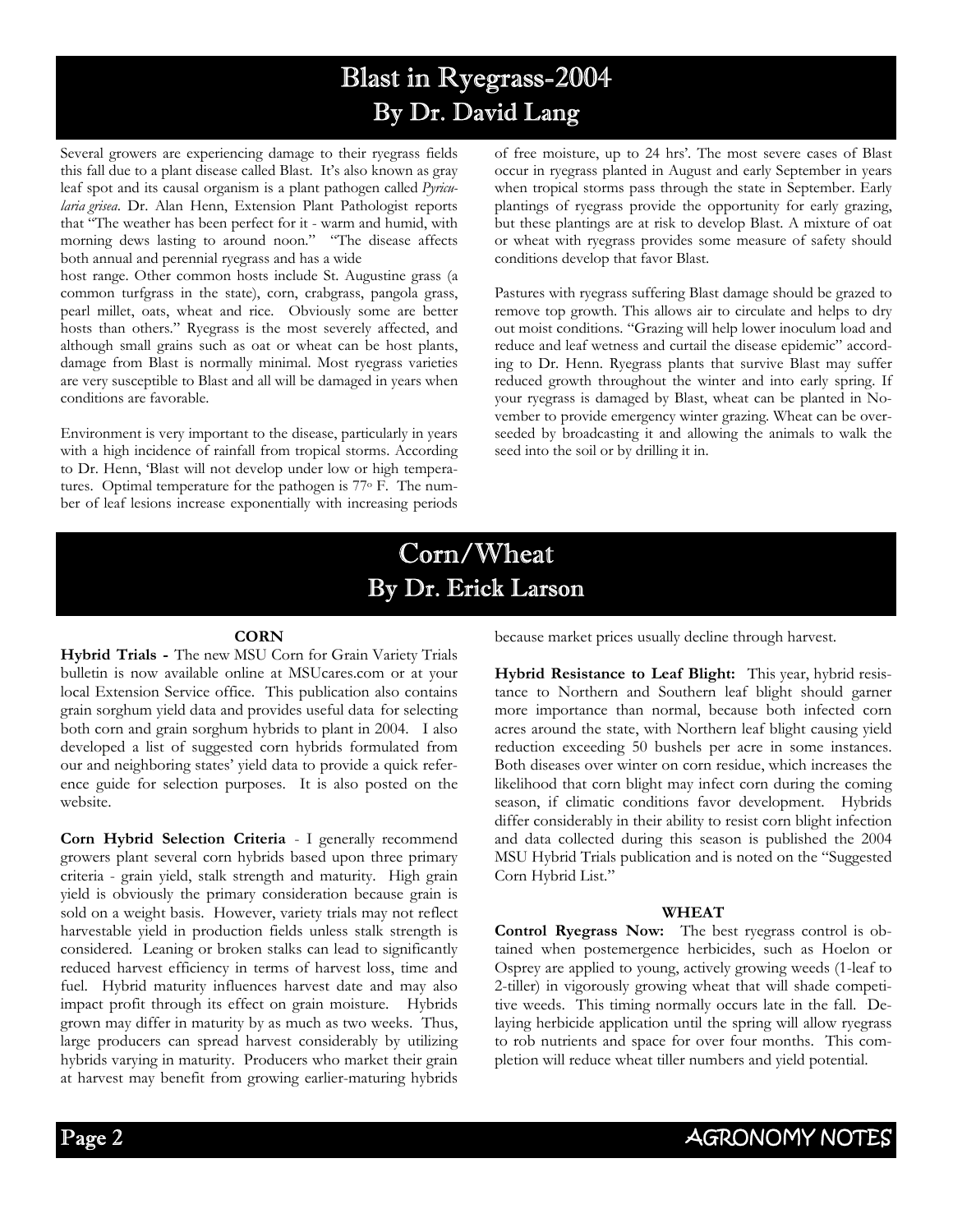# Soybeans By Dr. Alan Blaine

January 18, 2005, the Mississippi Soybean Association Annual Meeting will be held at Bolivar County Exposition Center in Cleveland, MS, starting at 11:30 a.m. The Annual Meeting is in conjunction with the Delta Ag Expo.

The list on page 4 was compiled as a guide to aid you in choosing high yield/consistent performing soybean varieties. There are a vast number of varieties in the market place that are constantly changing, therefore, this can seem to be an overwhelming task. This accompanying list should prove helpful as you make varietal selections. Stem canker has been a more consistent problem the last two years. Numerical ratings are included that hopefully will prove helpful. Do not hesitate to contact us if we can be of assistance.

This list is compiled based entirely on yield and a varieties' ability to perform consistently over several different environments. These choices were made based on 2004 performance, long term yield averages, and field observations. This list includes both conventional and Roundup Ready varieties. Although it does not include all options, we feel it includes a high percentage of the best varieties. The list is provide below but also at http://msucares.com/crops/ soybeans/index.html.

Although yield is a major criteria in variety selection, there is no such thing as a perfect variety. As you make variety selections, be mindful of stem canker, nematodes, etc. If specific problems exist, choose from the list accordingly. A complete list of disease information is available in the "MS Soybean Variety Trials" and the, "Plant Disease-Dispatch-Soybean Variety Information", both available at your county extension office.

The best variety trial ever conducted is the one on your farm. Do not hesitate to plant several varieties. However, plant new varieties in limited quantities and evaluate them under your management and environment. New varieties become available because they offer increased yield potential and/or additional new traits such as resistance to herbicides or diseases.

Regardless of your needs, choose varieties based on consistent performance. We encourage you to obtain a copy of the MS Soybean Variety Trials in its entirety to help aid you in this decision.

Every year performance of some varieties reaffirms the need to select varieties based on consistent performance and history. This list is abbreviated; but we feel it represents the majority of the best choices. In addition, we have added a list of new promising varieties that may prove to be major players in the future**. Please see page 4 for 2005 Soybean Variety List.** 

As the year came to a close the last several weeks were anything but slow. With the discovery of Asian rust in the U.S. on Nov. 6 our time has been occupied totally in conducting field surveys and answering questions.

Everyday the scenario changes, but our objective is to have a plan in place for producers soon after the first of the year. Most of us have never encountered a management scenario such as this but it will to be imperative for growers to stay up to date regarding control strategies.

However, first and foremost; lets consider some facts.

- 1. No where in the world where soybean rust now exists has anyone quit growing soybeans.
- 2. Fungicides will control soybean rust. This is not true of some other common diseases. Additional fungicides are expected to be labeled very soon. This will expand our options and hopefully aid in cost.
- 3. Growing other crops would be a control option, but acreage shifts at this stage are premature.
- 4. Much of Brazil has a longer growing season than in the U.S., this will determine the number of sprays required for control.
- 5. A large portion of Brazil takes the preventative approach to control rust. This will deserve a lot of consideration in the mid south.
- 6. Rust can be controlled by air, minimum five gallons.

Several state and regional meetings are planned this winter to update producers. Stay in touch with your local county extension office for updated control recommendations. Rust updates will be available http://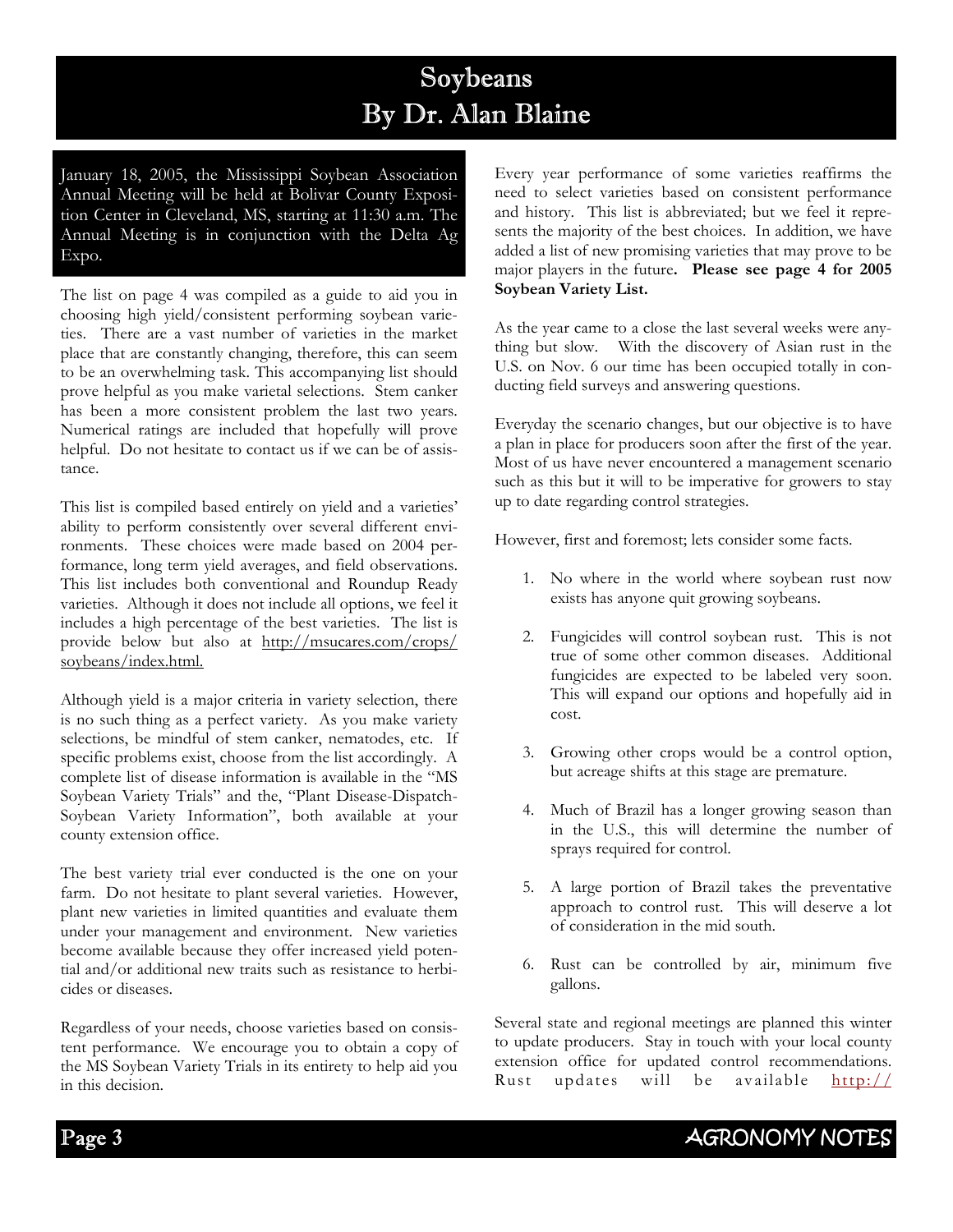## Continued, Soybeans

|                               |                   | <b>2005 SOYBEAN VARIETY LIST</b> |              |                                |                    |  |  |
|-------------------------------|-------------------|----------------------------------|--------------|--------------------------------|--------------------|--|--|
| <b>RR III's</b>               |                   |                                  |              |                                |                    |  |  |
|                               |                   | <b>Stem Canker</b>               |              |                                |                    |  |  |
| 3905                          | <b>Asgrow</b>     | <b>R-VS</b>                      |              |                                |                    |  |  |
| 3968                          | <b>Delta King</b> | R                                |              |                                |                    |  |  |
| 3900                          | Progeny           | R                                |              |                                |                    |  |  |
| <b>RRIV's Early</b>           |                   |                                  |              |                                |                    |  |  |
|                               |                   | <b>Stem Canker</b>               |              | <b>Promising New Varieties</b> | <b>Stem Canker</b> |  |  |
| 44-R5                         | <b>Armor</b>      | $\mathsf{R}$                     | 4546         | <b>DPL</b>                     | $R-MS(R)$          |  |  |
| 4201                          | <b>Asgrow</b>     | $R-VS(R)$                        | 4612         | <b>GARST</b>                   | --------           |  |  |
| 4403                          | <b>Asgrow</b>     | $R-S$                            | 4502         | <b>Southern States</b>         | $R-S(R)$           |  |  |
| 46-51                         | <b>Dekalb</b>     | <b>R &amp; VS (R)</b>            | 7434         | <b>USG</b>                     | R                  |  |  |
| 4461                          | <b>Delta King</b> | $R-S(R)$                         |              |                                |                    |  |  |
| 4331                          | <b>DPL</b>        | <b>R-VS</b>                      |              |                                |                    |  |  |
| 3443                          | <b>Dyna-Gro</b>   | <b>R-VS</b>                      |              |                                |                    |  |  |
| 3463 (dry)                    | <b>Dyna-Gro</b>   | $\mathbf R$                      |              |                                |                    |  |  |
| 4623                          | <b>Hornbeck</b>   | $R-VS(R)$                        |              |                                |                    |  |  |
| 4401                          | Progeny           | $R-S$                            |              |                                |                    |  |  |
| 7440                          | <b>USG</b>        | <b>MS-S</b>                      |              |                                |                    |  |  |
| RR IV's Late                  |                   |                                  |              |                                |                    |  |  |
|                               |                   | <b>Stem Canker</b>               |              | <b>Promising New Varieties</b> | <b>Stem Canker</b> |  |  |
| 4960                          | <b>Delta Grow</b> | $\mathsf{R}$                     | <b>GP474</b> | <b>Armor</b>                   |                    |  |  |
| 4763                          | <b>Delta King</b> | $R-VS$                           | 4970         | <b>Delta Grow</b>              | $\mathsf{R}$       |  |  |
| 4967                          | <b>Delta King</b> | $R-S(R)$                         | 4724         | <b>DPL</b>                     | $R-MS(R)$          |  |  |
| 4922                          | <b>FFR</b>        | R                                | 36M49        | <b>Dyna-Gro</b>                | $R-MS(R)$          |  |  |
| 4802                          | <b>MorSoy</b>     | $R-S$                            |              |                                |                    |  |  |
| 4809                          | <b>MorSoy</b>     | R-VS/S-VS                        |              |                                |                    |  |  |
| 4993                          | <b>MorSoy</b>     | $R-MS(R)$                        |              |                                |                    |  |  |
| 94B73                         | <b>Pioneer</b>    | $R-S(R)$                         |              |                                |                    |  |  |
| 9492                          | <b>Pioneer</b>    | $R-S(R)$                         |              |                                |                    |  |  |
| 4932                          | Progeny           | R                                |              |                                |                    |  |  |
| 4949                          | Progeny           | R.                               |              |                                |                    |  |  |
| 49R12                         | <b>Terral</b>     | $R-S$                            |              |                                |                    |  |  |
| <b>Conventional V's Early</b> |                   |                                  |              |                                |                    |  |  |
|                               |                   | <b>Stem Canker</b>               |              |                                |                    |  |  |
| 5500                          | <b>Delsoy</b>     | R-MR                             |              |                                |                    |  |  |
| 5110S                         | <b>DPL</b>        | <b>R-MR</b>                      |              |                                |                    |  |  |
| <b>Hutcheson</b>              | <b>Public</b>     | $R-VS(R)$                        |              |                                |                    |  |  |
| <b>Ozark</b>                  | <b>Public</b>     | $R-VS(R)$                        |              |                                |                    |  |  |
| 5002T                         | <b>USG</b>        | <b>R-VS</b>                      |              |                                |                    |  |  |
| <b>Conventional V's Late</b>  |                   |                                  |              |                                |                    |  |  |
|                               |                   | <b>Stem Canker</b>               |              |                                |                    |  |  |
| 5995                          | <b>Delta King</b> | <b>R-VS</b>                      |              |                                |                    |  |  |
| Freedom                       | <b>Public</b>     | <b>R-MS</b>                      |              |                                |                    |  |  |
| <b>RR V's Early</b>           |                   |                                  |              |                                |                    |  |  |
|                               |                   | <b>Stem Canker</b>               |              | <b>Promising New Varieties</b> | <b>Stem Canker</b> |  |  |
| 5501                          | <b>Asgrow</b>     | $R-MS(R)$                        | GP-513       | <b>Armor</b>                   |                    |  |  |
| 5630                          | <b>Delta Grow</b> | $R-VS(S)$                        | 5161         | <b>Delta King</b>              | $R-S(R)$           |  |  |
| 5366                          | <b>Delta King</b> | $R-S$                            | 5663         | <b>FFR</b>                     | ---------          |  |  |
| 5634                          | <b>DPL</b>        | <b>R-MR</b>                      | 5250         | <b>Progeny</b>                 |                    |  |  |
| 33B52                         | <b>Dyna Gro</b>   | $R-S(R)$                         |              |                                |                    |  |  |
| 5620                          | <b>Hornbeck</b>   | $R-VS$                           |              |                                |                    |  |  |
| 5620                          | <b>Morsoy</b>     | $R-VS(R)$                        |              |                                |                    |  |  |
| 95B43                         | <b>Pioneer</b>    | <b>R-VS</b>                      |              |                                |                    |  |  |
| 56R12                         | <b>Terral</b>     | -----------                      |              |                                |                    |  |  |
| <b>RR V's Late</b>            |                   |                                  |              |                                |                    |  |  |
|                               |                   | <b>Stem Canker</b>               |              | <b>Promising New Varieties</b> |                    |  |  |
| 5903                          | <b>Asgrow</b>     | <b>R-VS</b>                      | 5808         | <b>DPL</b>                     | $R-S(R)$           |  |  |
| 5960                          | <b>Delta Grow</b> | $R-MS(R)$                        | 6112         | <b>GARST</b>                   | ---------          |  |  |
| 5967                          | <b>Delta King</b> | <b>R-VS</b>                      | 5924         | <b>Hornbeck</b>                | <b>R-MR</b>        |  |  |
| 5915                          | <b>DPL</b>        | <b>R-VS</b>                      | 95M80        | <b>Pioneer</b>                 |                    |  |  |
| 5822                          | <b>Progeny</b>    | $R-VS$                           | 5702         | <b>Southern States</b>         |                    |  |  |
|                               |                   |                                  | 62R11        | <b>Terral</b>                  | ---------          |  |  |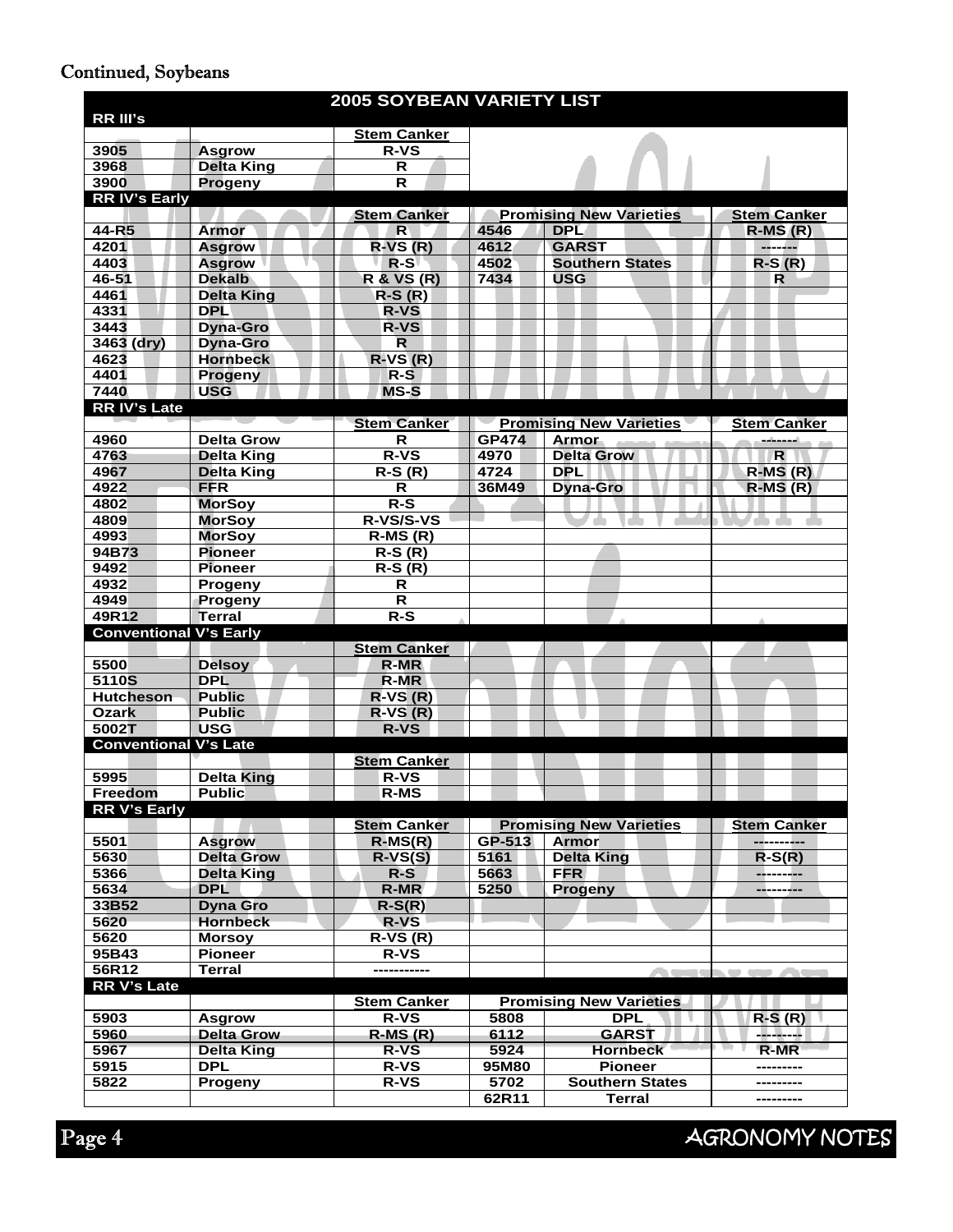# Soil and Nutrient Management By Dr. Larry Oldham

A few points to ponder as we enter the major holidays in Mississippi: Thanksgiving, Christmas, New Year's, and deer season.

- 1. Be aware of the fertilizer situation. I'm preparing this in mid-November, so events may change the situation significantly before the next Agronomy Notes in February. I hear different reports about fertilizer availability and pricing. The Fertilizer Institute, at the end of September, reported fertilizer producer potash inventories were 42% below the five year average, DAP inventories were 33% below, and urea was 44% below. Fertilizer will cost more for the 2005 crop. My advice for dealing with the situation has three components.
	- A. Keep up with events. What got us to this point was the confluence of several things including increasing natural gas prices, three Florida hurricanes disrupting phosphate production and transport, decreasing investment in gas pipelines, and business consolidation. One thing that you need to watch, believe it or not Mississippi agriculturists, is how severe the winter is in the northeast section of the country. Heating oil has been a primary fuel source for home heating in that region, however, natural gas, the building block for almost all nitrogen fertilizer, is slowly becoming an option in that market.
	- B. Maintain close working relationships among producers, consultants, Extension Service, wholesale and retail fertilizer contacts through this winter season. As noted above, fertilizer inventories were low at the end of September, therefore retail availability will depend on manufacturing and distribution in the current period. Keep the communications lines open.
	- C. Don't 'get stupid'. We need to keep doing the basics, and stay away from Hail Mary passes to the endzone. Unlike some other crops, optimum nitrogen (N) rates for cotton are not very affected by fertilizer and cotton prices. It takes 14 to 20 lb of N per acre to produce 100 pounds of lint cotton. After it is all said and done, about 32 pounds of N are removed per bale in the harvested cotton lint and seed. Remember that the soil will provide some N, dependent on the soil organic matter levels, texture, rooting depth, moisture conditions, and temperature. Because of this, plan on maintaining good rates, not 'insurance' rates. The high rates some folks use are not economical, and provide them with more management headaches than benefit.
- 2. Remember the basics of soil fertility/nutrient management. Take care of the blocking and tackling in order to win the game.
	- A. Start, or maintain, your soil testing program. Soil testing is the purest form of technology transfer. The process, the results, and the recommendations returned to the grower are literally the results of hundreds, if not thou-

sands, of people years in basic and applied research, instrumentation development, and statistics. I like to tell people that statistics began from the need to evaluate soil fertility trials in the mid-19th century.

- B. After soil testing, if you need to address liming, do it! Lime holds the key to soil pH management, and that controls the availability of most native nutrients in the soil. With the fertilizer situation, we need to economically manage those nutrients by addressing pH, rather than having to buy them.
- C. Another basic building block is to use Best Management Practices to apply nutrients. These are economical methods that also are environmentally friendly. Some BMP's are calibrate applicators to deliver precise rates, keep fertilizers away and out of surface waters, use only recommended rates, apply at the best time, and use the best method for individual fertilizer materials (such as urea).
- 3. Remember overall soil management. Soil fertility/nutrient management is only one component of managing the soil resource. Soil is the basic building block of agriculture, and thus our food and our lives depend on it.
	- A. For tillage, always ask why. Is the old way always the best way? With increased fuel and labor costs, we must always make sure that each trip across a field is necessary, and will provide a positive return to the investment of time, fuel, equipment (capital and repair costs), and management.
	- B. Think about ways to improve the soil resource. If you are not using cover crops, investigate how this can fit into an overall soil management scheme for both fertility and conservation. We have a relatively new resource in the Delta Conservation Demonstration Center near Greenville which is beginning to demonstrate these and other ways to effectively manage Delta soils for economical and environmental benefits. For more information, see http://www.dcdcfarm.org/.
	- C. Remember that each field, each farm is but one component of the watershed. What happens at one point in the watershed can and will have downstream consequences. Ultimately, in west Mississippi those consequences potentially play out in the Gulf of Mexico. Research has shown that farmers acknowledge the role of agriculture in environmental stewardship issues, but they may not understand their own involvement. We each have to take responsibility, and control those factors which we can, and demonstrate to the world that our food and fiber is produced in a responsible manner.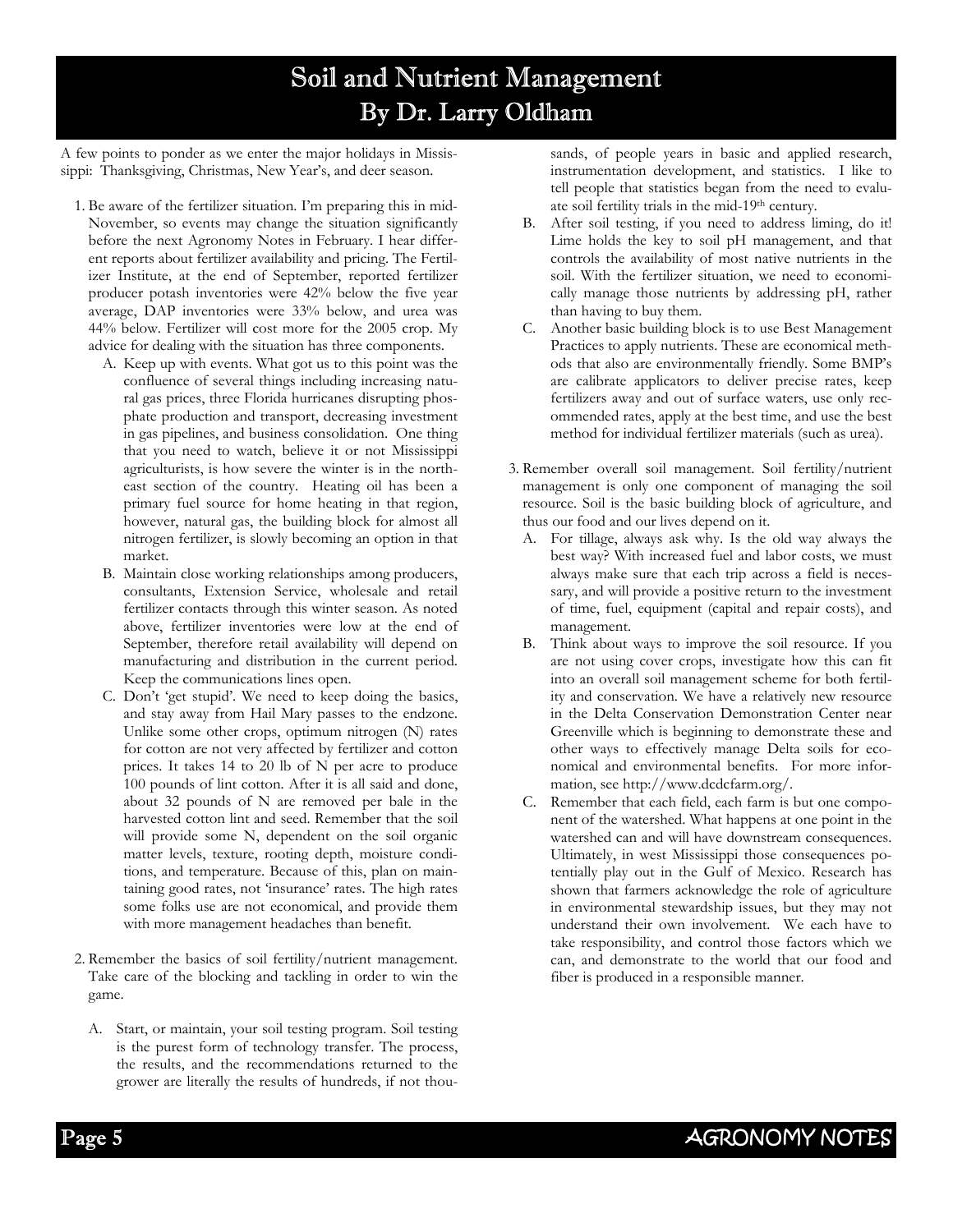## Rice By Dr. Nathan Buehring

This years variety trial information has been finalized and will be available as soon as the booklets are printed. As mentioned in the November Agronomy Notes, variety selection will be very important for the 2005 rice crop. Table 1 summarizes the 2004 on-farm variety trial information.

#### **Clearfield XL8 vs. CL 161**

A lot of producers are wanting to totally switch from CL 161 to CL XL8. With the better economics of CL XL8, that is understandable. However, changing varieties, or hybrids in this case, on a large amount acres are not recommended. It is better grow on a limited amount acres, learn how to manage the hybrid, and then decide if the hybrid is for you. Some growers that have not grown one single hybrid seed will be trying to get enough to plant 400 or 500 acres in 2005, which is a big concern of mine. Variety selection is a form of managing risk. I do not have a degree in economics, but it has to do with something like not putting all of your eggs in one basket. Be wary of wholesale changes like that. Start small then get bigger with acreage.

Concerns and expectations with the hybrids include lower milling yields and lower test (cup) weight. Higher milling yields than those listed in Table 1 can be observed with hybrids. Harvesting the rice when it is a little green (similar to Priscilla) and drying it down in the bin is a key for higher milling yields with hybrids. If are the type to wait and let it dry down in the field or have to big of an operation to get the rice out on time, expect lower milling yields. The current hybrids are not CL 161 or Cocodrie where we can leave them out in the field longer and consistently result in above average milling yields.

The amount CL XL8 seed that will be somewhat limited for 2005, approximately 10,000 acres. If you have not talked to a RiceTec representative about seed request, you need to do that ASAP.

#### **Cocodrie vs. Cheniere**

On average there was only a 3 bu/A difference between Cheniere and Cocodrie. There were 7 variety trial locations in 2004. At 6 of those locations, Cheniere yielded higher than Cocodrie by approximately 4 to 5 bu/A. These varieties are consistently similar in terms of yield. Therefore, you are not behind in times or technology if you still like Cocodrie. Cocodrie is a good variety and has done a lot for rice production in the state of Mississippi. However, I would still recommend to a producer to plant some on a small acreage to see how this variety performs in their production scheme.

Another point of interest is the good milling quality with Cheniere, which is similar to CL 161 and Cocodrie. Also as I have mentioned, Cheniere is susceptible to blast, so keep that in mind.

#### **Row Spacing**

With a good harvest year, producers are interested in buying new equipment for 2005. I have had some calls on 7.5" versus 10" row spacing. Our research along with others from Mid-South rice growing states have indicated higher yields with 7.5 or 8" row spacing. The yield difference is approximately 3 to 5%.

Once again, keep these things along with others in mind when planning for next year.

#### **\*\*Correction to last month: Cheniere is a shorter variety than Cocodrie, not taller\*\***

#### Table 1. Summary of the 2004 on-farm rice variety trials.

|                    | Rough Rice |                   | <b>Milling Yield</b> |               |                  |
|--------------------|------------|-------------------|----------------------|---------------|------------------|
| Variety or<br>Line | 2004       | 3 Year<br>Average | Total                | Whole         | Bushel<br>Weight |
|                    | bu/<br>A   | bu/A              | $\frac{0}{0}$        | $\frac{0}{0}$ | lb               |
| CL XL8             | 228        | $210*$            | 72.3                 | 60.5          | 41.2             |
| XP 710             | 215        | $217*$            | 71.1                 | 61.2          | 40.5             |
| Cheniere           | 212        | $206*$            | 72.6                 | 65.9          | 44.0             |
| Francis            | 210        | 200               | 71.6                 | 62.0          | 44.2             |
| Cocodrie           | 209        | 180               | 72.6                 | 66.6          | 44.7             |
| Wells              | 201        | 191               | 72.2                 | 61.8          | 45.4             |
| <b>Banks</b>       | 196        | $196*$            | 71.0                 | 64.4          | 44.7             |
| Priscilla          | 196        | 179               | 69.7                 | 61.3          | 43.7             |
| Cybonnet           | 186        | 185*              | 72.9                 | 67.5          | 44.8             |
| CL 161             | 185        | 165               | 71.4                 | 66.1          | 43.6             |
| Sabine             | 183        | 183*              | 71.9                 | 66.8          | 44.8             |

\* Only 2003 and 2004 yield data.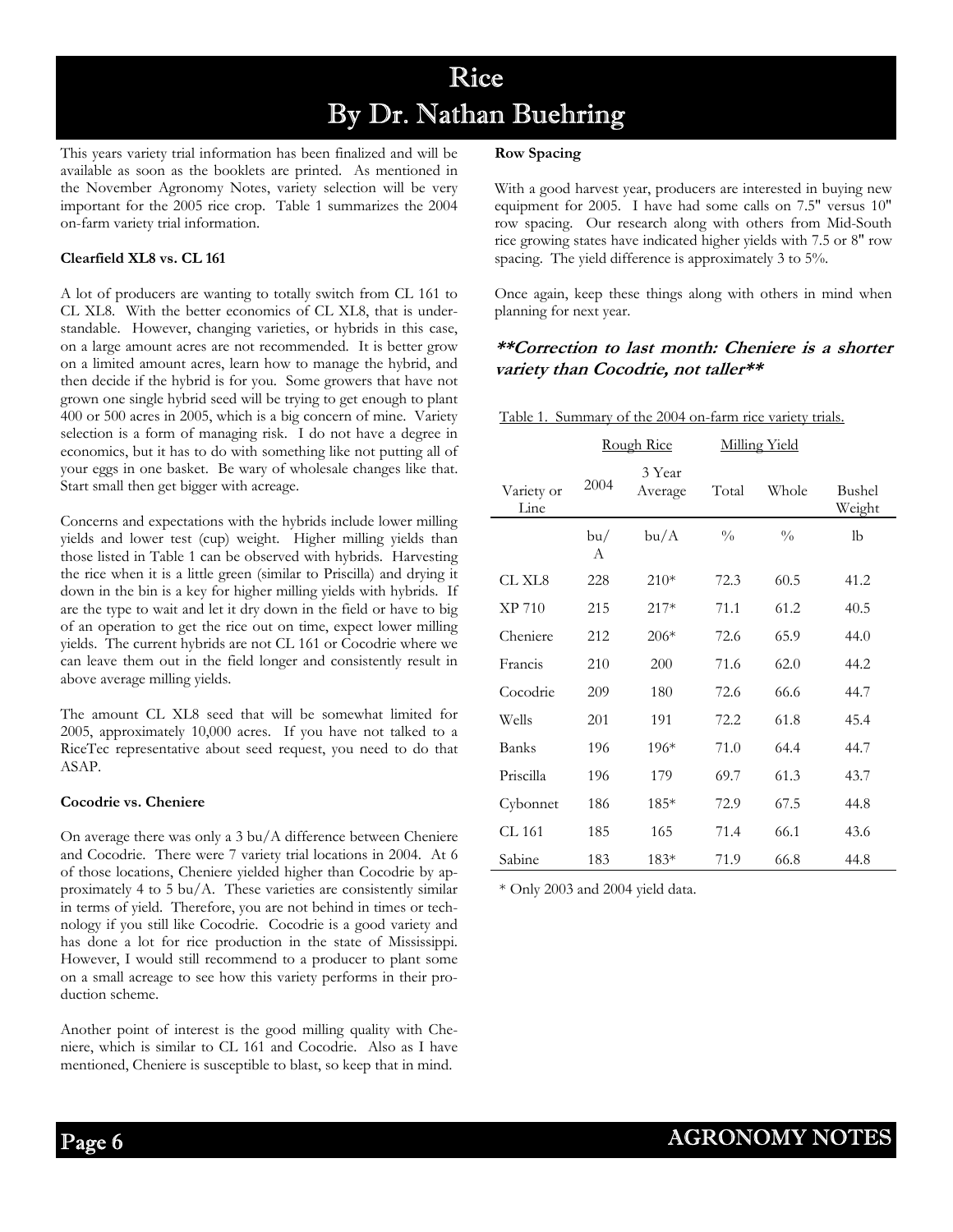### Soybean Rust and World Trade Talks to Highlight the 2005 Delta Ag Expo By Eva Ann Dorris

CLEVELAND, Miss. -- The 32nd annual Delta Ag Expo is Jan. 18-19, 2005 at the Bolivar County Exposition Center in Cleveland, Miss. "Agriculture: Mississippi's No. 1 Industry" is the theme for the 2005 Delta Ag Expo, a region-wide event that draws exhibitors and growers from all Mid-South states.

In addition to more than 100 commercial and educational exhibits, the 2005 Expo will feature daily keynote speakers discussing topics of interest and importance to Delta agriculture.

Confirmed for this year's event are Monty Miles from the University of Illinois, who will be addressing the confirmation of soybean rust in several Mid-South and Southeastern states and what steps agencies, companies and growers are doing to fight the soybean disease, which can also survive in other host plants such as kudzu. Miles will speak at 11:30 a.m. on Tuesday the 18th. In addition, the Tuesday afternoon session on soybean production will include a local rust update from Mississippi agencies, plant pathologists and ample opportunities for questions and answers. Other speakers on tap for the soybean session are Alan Blaine, general production; Gordon Andrews and Angus Catchot, insect control; Dan Poston, foliar fungicides; and Billy Moore, plant pathologist.

The keynote speaker on Wednesday, the 19th, will be Bill Gillion, an attorney for the National Cotton Council. He will update growers and exhibitors on the World Trade Organization and international cotton trade. His presentation begins at 11:30 a.m.

Rice production will be addressed Tuesday morning by Tim Walker, rice fertility; Jim Thomas, general and multi-inlet irrigation; Nathan Buehring, overall production; Steve Martin, general economics and a look at the economics of rice hybrids, which are gaining popularity in the Delta; and Mark Kurtz, addressing New Path use as well as drift concerns and precautions for rice growers.

Cotton and corn production will be discussed from 9 to 11 a.m. on Wednesday, the 19th. Speakers include Angus Catchot, cotton insect control, planting rates and new *Bt* varieties; Tom Barber, general cotton production practices; Cliff Snyder, fertility issues in cotton and corn; Tommy Valco, cotton quality; and Erick Larson, general corn production practices. Barber and Larson also will present a joint presentation on cotton/corn rotation.

The Expo opens at 8:30 a.m. both days and admission is free. The Delta Ag Expo is cosponsored by the Delta Ag Expo Corporation and the MSU Extension Service. For more information or questions on the Expo, contact Kay Garrard at **Kayg@ext.msstate.edu** or call the Bolivar County Extension Office at 662.843.8361, call the Bolivar County Extension Office at 662.843.8361,

## InfoAg Midsouth --- February 7-9, 2005 Grand Casino Conference Center, Tunica, Mississippi

The Midsouth edition of the popular InfoAg Conference series will be held in Tunica, Mississippi, February 7–9. The conference will focus on the application of new technology to cotton, rice, soybeans, and other crops of local interest.

Sponsored by the Foundation for Agronomic Research (FAR) and the Potash & Phosphate Institute (PPI), this conference will feature the latest in site-specific soil and crop management technology, information management, and communications for the needs of Midsouth farmers and rural communities. The program will include presentations by leaders in the development and application of these technologies, and panels of regional farmers and consultants who will share their experiences. Exhibits and demonstrations will provide the opportunity to talk to the expert and see the latest developments first hand.

The National Alliance of Independent Crop Consultants (NAICC) is developing special program opportunities for crop consultants to learn about the latest tools and to discuss their needs and concerns. An NAICC breakfast meeting will take place on the morning of February 7.

FAR and PPI, in conjunction with regional NAICC representatives, university Extension and research, and Midsouth agricultural leaders have developed a program to target the specific interests of area producers and agribusinesses. Some highlights of this program include:

- Guidance and auto-steer technology. Will you be farming with robots soon?
- Precision pest management.
- Yield monitors: tips on successful data collection, data management, and interpretation.
- Grid-sampling, zone management, and variable-rate nutrient application.
- Building a database from GIS maps, public information, and your on-farm data. How to make it all work together.
- Managing farm records for an information-intensive cropping system.
- Economics of site-specific management.
- Remote sensing applications in site-specific management. Putting satellites to work in your fields.
- Communication technology. Sharing information among machine operators in the field, and with managers, input suppliers, and advisers...building a team approach.

 For details about the program, registration information, hotel accommodations, and exhibit opportunities visit www.farmresearch.com/infoag. Direct questions to Phyllis Pates, at 605-692-6280, or Harold Reetz, 217-762-2074.